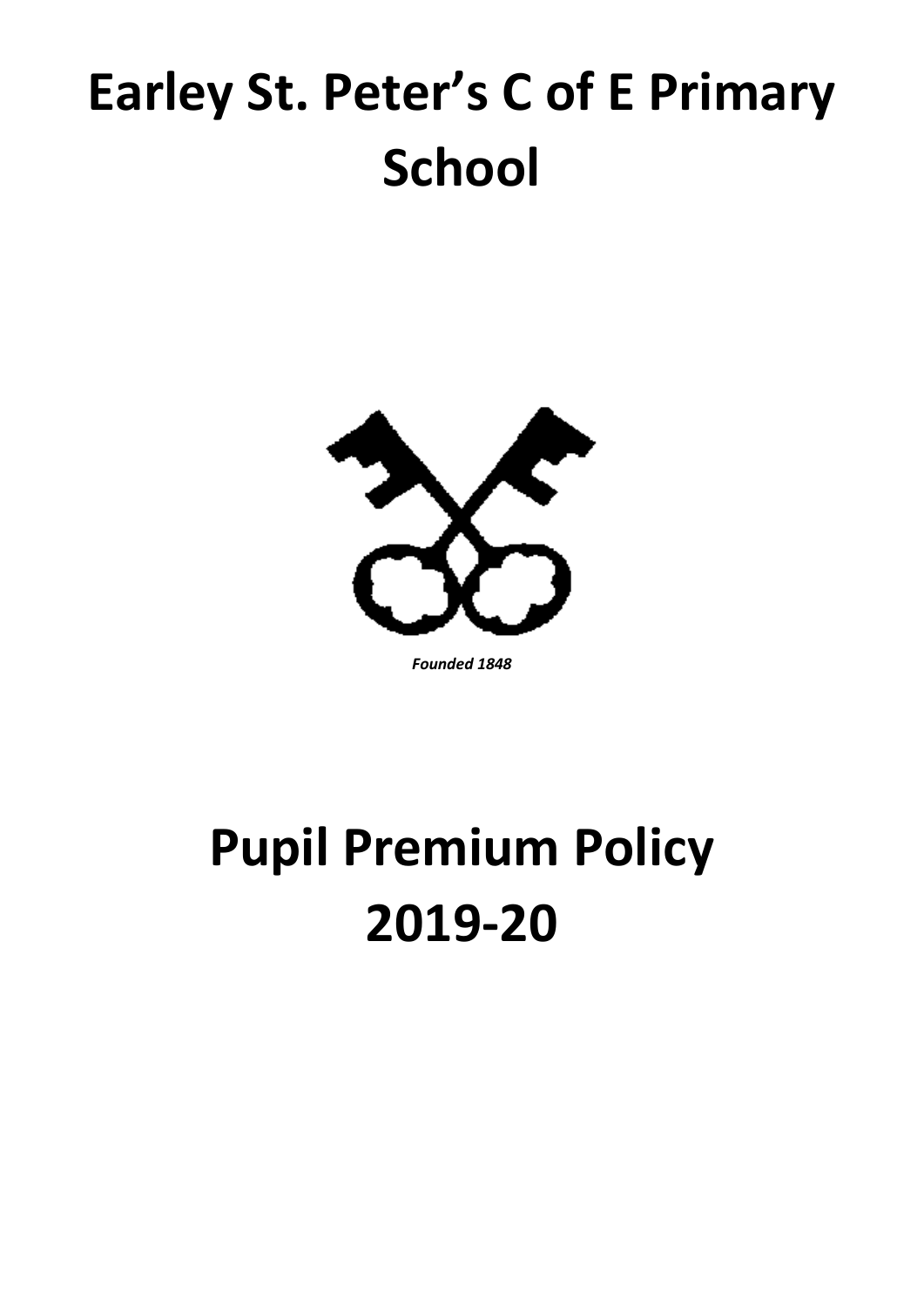#### **Introduction**

Pupil Premium funding is allocated to schools by the Government to support disadvantaged children who have been registered for Free School Meals (FSM) at any point since starting school and children who have been continuously looked after for more than six months. Our school then decides how to allocate the money to ensure that our current vulnerable and disadvantaged children make the best possible progress.

The allocation for our school in 2016-17 was £67.7K The allocation for our school in 2017-18 was £68K The allocation for our school in 2018-19 was £72.6K The allocation for our school in 2019-20 is £69.7K

#### **Objectives**

At Earley St Peter's we aim to overcome the barriers pupils have to future academic attainment. We believe with the right kind of support we will enable the targeted children to engage with the curriculum, improve their progress so that they feel ready and are prepared to take the next step in their educational journey and, eventually, as they move on to secondary school. At Earley St Peter's the barriers that pupils receiving pupil premium funding have to overcome are often complex. Pupils often fall into multiple categories of need, such as Special Educational Needs, English as an Additional Language, anxiety issues, low self-esteem and lack of confidence. Our approach to overcoming these barriers is, therefore, personalised to each pupil.

## **Funding Report**

#### **2016-17**

We have used this additional funding to support learning and enhance provision and outcomes for children in the following ways:

- Additional learning groups and individual sessions focused on improving progress in the core subjects of reading, writing and maths.
- Additional teacher for maths in KS2 so teaching groups are smaller
- Pastoral/nurture groups/art therapy and individual sessions providing support and development of personal, social and positive behaviour skills.
- Financial support for curriculum enrichment activities and school residential visits to PGL Liddington and Rhos Y Gwaliau as well as other educational day visits.
- Increasing the time the Parent Support Advisor is available to offer advice and support within our school community.
- Access to an after school club where children receive support from teachers with their weekly home learning tasks.
- Senior Leadership time to monitor progress, liaise, report and support identified pupils and families.

## **2017-18**

We have used this additional funding to support learning and enhance provision and outcomes for children in the following ways:

- Additional learning groups and individual sessions focused on improving progress in the core subjects of reading, writing and maths.
- Additional teacher for maths in KS2 so teaching groups are smaller
- Pastoral/nurture groups/art therapy and individual sessions providing support and development of personal, social and positive behaviour skills.
- Financial support for curriculum enrichment activities and school residential visits to PGL Liddington and Rhos Y Gwaliau as well as other educational day visits.
- Increasing the time the Parent Support Advisor is available to offer advice and support within our school community.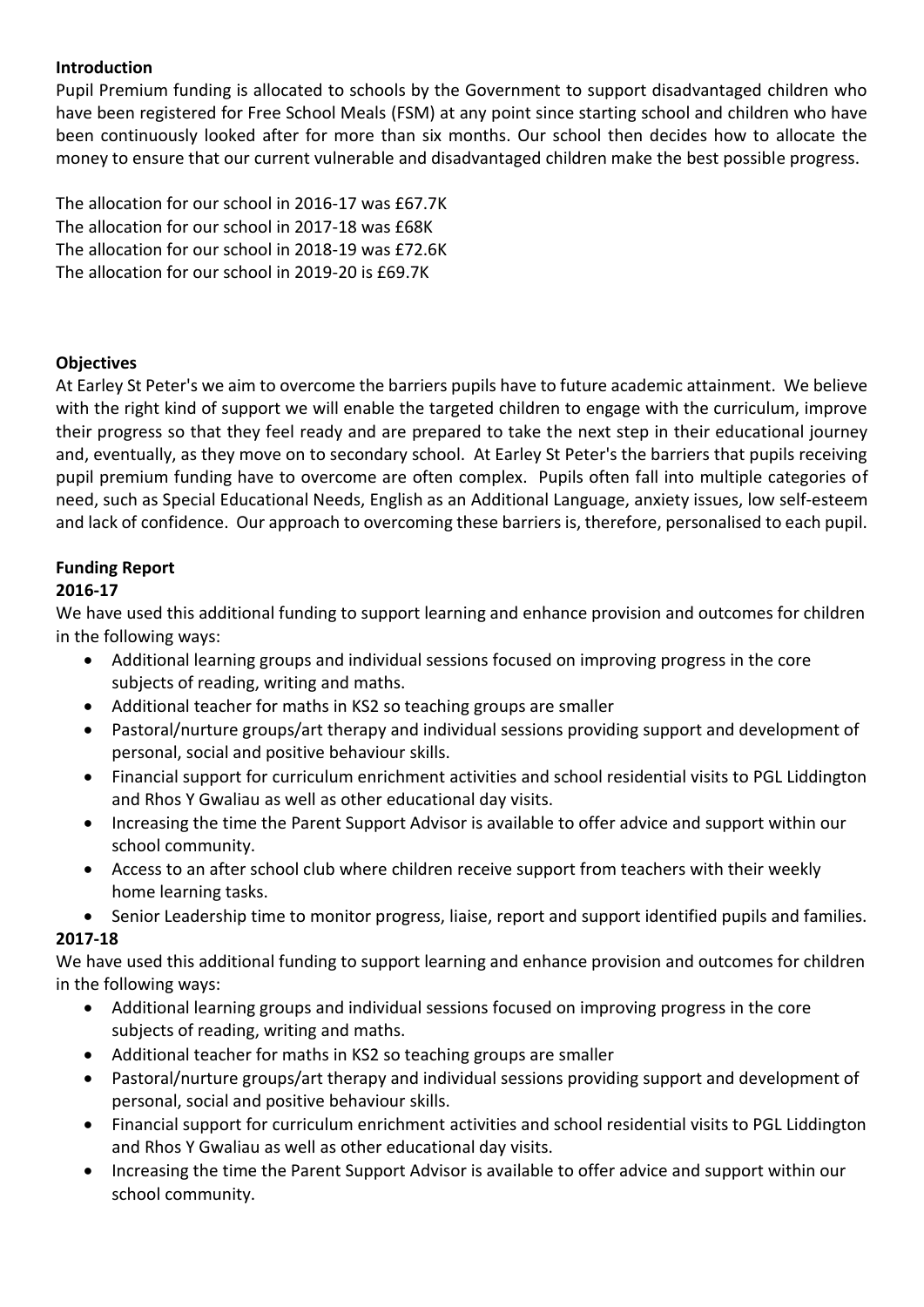- Access to an after school club where children receive support from teachers with their weekly home learning tasks.
- Senior Leadership time to monitor progress, liaise, report and support identified pupils and families.

## **2018-19**

We will use this additional funding to support learning and enhance provision and outcomes for children in the following ways:

- Additional learning groups and individual sessions focused on improving progress in the core subjects of reading, writing and maths.
- Additional teacher for maths in KS2 so teaching groups are smaller
- Pastoral/nurture groups/art therapy and individual sessions providing support and development of personal, social and positive behaviour skills.
- Financial support for curriculum enrichment activities and school residential visits to PGL Liddington and Rhos Y Gwaliau as well as other educational day visits.
- Increasing the time the Parent Support Advisor is available to offer advice and support within our school community.
- Access to a lunchtime school club where children receive support from a teacher with their weekly home learning tasks.
- Access to a lunchtime club where children receive support and coaching in social skills
- Senior Leadership time to monitor progress, liaise, report and support identified pupils and families.

## **2019-20**

We will use this additional funding to support learning and enhance provision and outcomes for children in the following ways:

- Additional learning groups and individual sessions focused on improving progress in the core subjects of reading, writing and maths.
- Additional teacher for maths in KS2 so teaching groups are smaller
- Pastoral/nurture groups/theraplay and individual sessions providing support and development of personal, social and positive behaviour skills.
- Financial support for curriculum enrichment activities and school residential visits to PGL Liddington and Rhos Y Gwaliau as well as other educational day visits.
- Increasing the time the Parent Support Advisor is available to offer advice and support within our school community.
- Access to a lunchtime school club where children receive support from a teacher with their weekly home learning tasks.
- Access to a lunchtime club where children receive support and coaching in social skills
- Senior Leadership time to monitor progress, liaise, report and support identified pupils and families.

## **Measuring the Impact**

Pupil premium group of pupils will be tracked and their attainment and progress monitored by the school leadership team every half term. Individual pupils will be discussed during Pupil Progress meetings. The provision for each individual will be evaluated with regard to its effectiveness in reducing barriers to learning. Changes to provision will be made as necessary.

# **Outcomes for Pupil Premium Pupils 2018-19**

## **What impact has Pupil Premium funding had at Earley St Peter's?**

The school's data analysis shows that this has been effective at Key Stage 1 and 2 in boosting self-esteem and confidence and therefore enabled almost all the targeted children to engage with the curriculum, improve their knowledge and skills.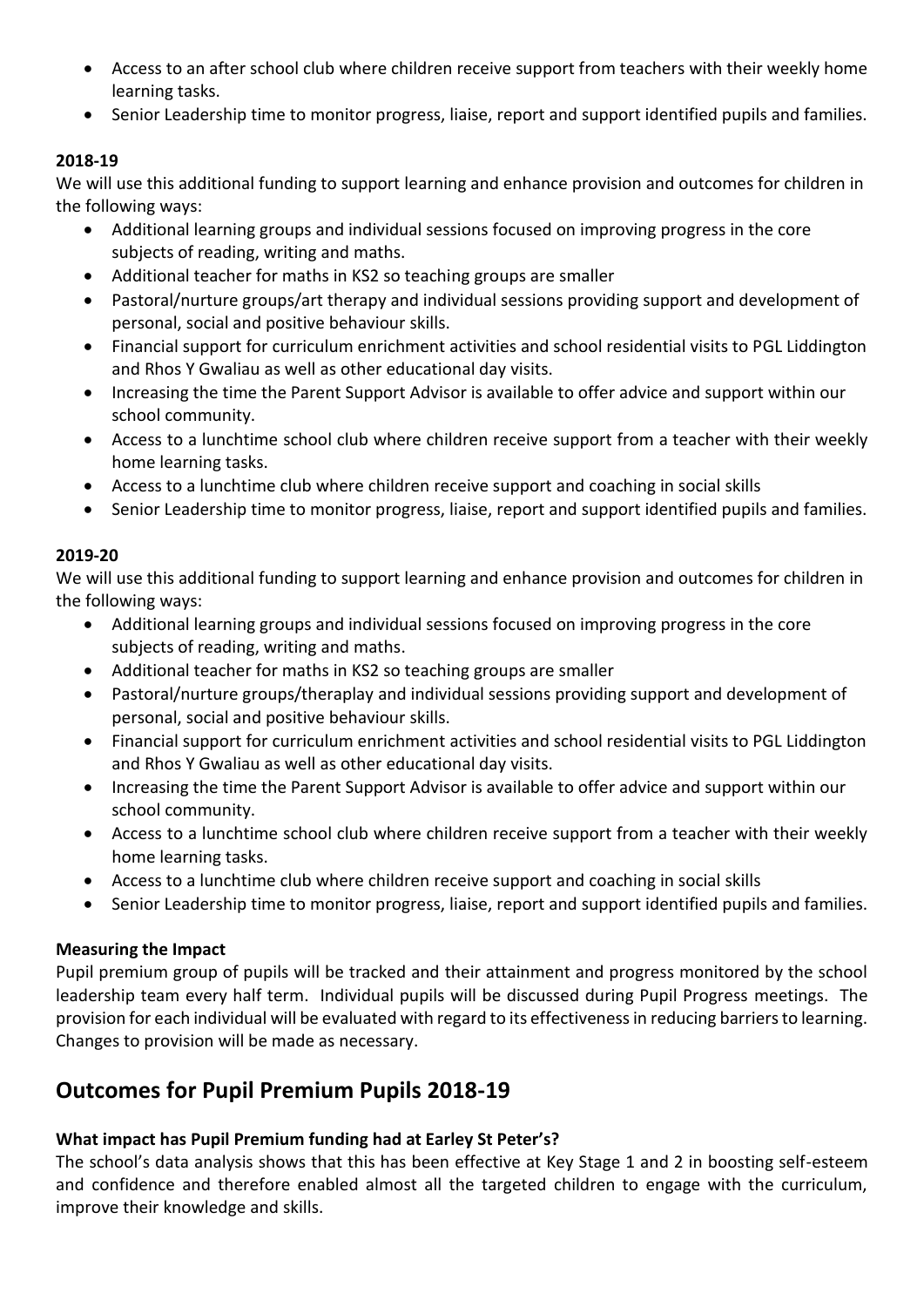# **Y6 Summer 2019**

## **Attainment**

|                         | R/W/M           | R               | Wr              | Ma              |
|-------------------------|-----------------|-----------------|-----------------|-----------------|
| Low Attainers           | All: 0% exp     | All: 0% exp     | All: 33.3% exp  | All: 0% exp     |
|                         | PP: 0% exp      | PP: 0% exp      | PP: 50% exp     | PP: 0% exp      |
|                         | All: 0% high    | All: 0% high    | All: 0% high    | All: 0% high    |
|                         | PP: 0% high     | PP: 0% high     | PP: 0% high     | PP: 0% high     |
| <b>Medium Attainers</b> | All: 85.7% exp  | All: 88.1% exp  | All: 97.6% exp  | All: 92.9% exp  |
|                         | PP: 57.1% exp   | PP: 71.4% exp   | PP: 85.7% exp   | PP: 71.4% exp   |
|                         | All: 28.6% high | All: 40.5% high | All: 38.1% high | All: 47.6% high |
|                         | PP: 14.3% high  | PP: 28.6% high  | PP: 42.9% high  | PP: 28.6% high  |
| <b>High Attainers</b>   | All: 82.9% exp  | All: 84.3% exp  | All: 92.9% exp  | All: 87.1% exp  |
|                         | PP: 0% exp      | PP: 0% exp      | PP: 100% exp    | PP: 100% exp    |
|                         | All: 35.7% high | All: 45.7% high | All: 45.7% high | All: 51.4% high |
|                         | PP: 0% high     | PP: 0% high     | PP: 0% high     | PP: 0% high     |

exp = meeting expected standard

high = higher standard or greater depth

#### **Progress**

|     |        | Wr  | Ma     |
|-----|--------|-----|--------|
| All | 1.5    | 2.9 | $-0.7$ |
| РP  | $-0.3$ | 0.3 | -0.5   |

## **Scaled scores**

|     |     | Wr  | Ma  | GPS |
|-----|-----|-----|-----|-----|
| All | 107 | 107 | 106 | 111 |
| PP  | 102 | 103 | 100 | 104 |

\*data does not include disapplied pupils

# **Y5 Summer 2019**

## **Attainment**

|                         | R/W/M          | R               | Wr             | Ma            |
|-------------------------|----------------|-----------------|----------------|---------------|
| Low Attainers           | All: 20% exp   | All: 30% exp    | All: 20% exp   | All: 40% exp  |
|                         | PP: 0% exp     | PP: 33.3% exp   | PP: 0% exp     | PP: 0% exp    |
|                         | All: 0% high   | All: 10% high   | All: 0% high   | All: 10% high |
|                         | PP: 0% exp     | PP: 0% exp      | PP: 0% exp     | PP: 0% exp    |
| <b>Medium Attainers</b> | All: 88% exp   | All: 88% exp    | All: 92% exp   | All: 92% exp  |
|                         | PP: 100% exp   | PP: 100% exp    | PP: 100% exp   | PP: 100% exp  |
|                         | All: 16% high  | All: 32% high   | All: 24% high  | All: 36% high |
|                         | PP: 0% high    | PP: 33.3% high  | PP: 33.3% high | PP: 0% high   |
| <b>High Attainers</b>   | All: 100% exp  | All: 100% exp   | All: 100% exp  | All: 100% exp |
|                         | PP: 100% exp   | PP: 100% exp    | PP: 100% exp   | PP: 100% exp  |
|                         | All: 100% high | All: 77.8% high | All: 60% high  | All: 0% high  |
|                         | PP: 0% high    | PP: 0% high     | PP: 0% high    | PP: 0% high   |

exp = meeting expected standard or above

high = higher standard or greater depth

## **Progress**

|         |     | Wr  | Ma  |
|---------|-----|-----|-----|
| All     | 5.7 | 5.6 | 6.7 |
| PP      | 5.4 | 4.4 | 6.0 |
| All Low | 5.3 | 5.1 | 5.9 |
| PP Low  | 5.3 |     | 5.4 |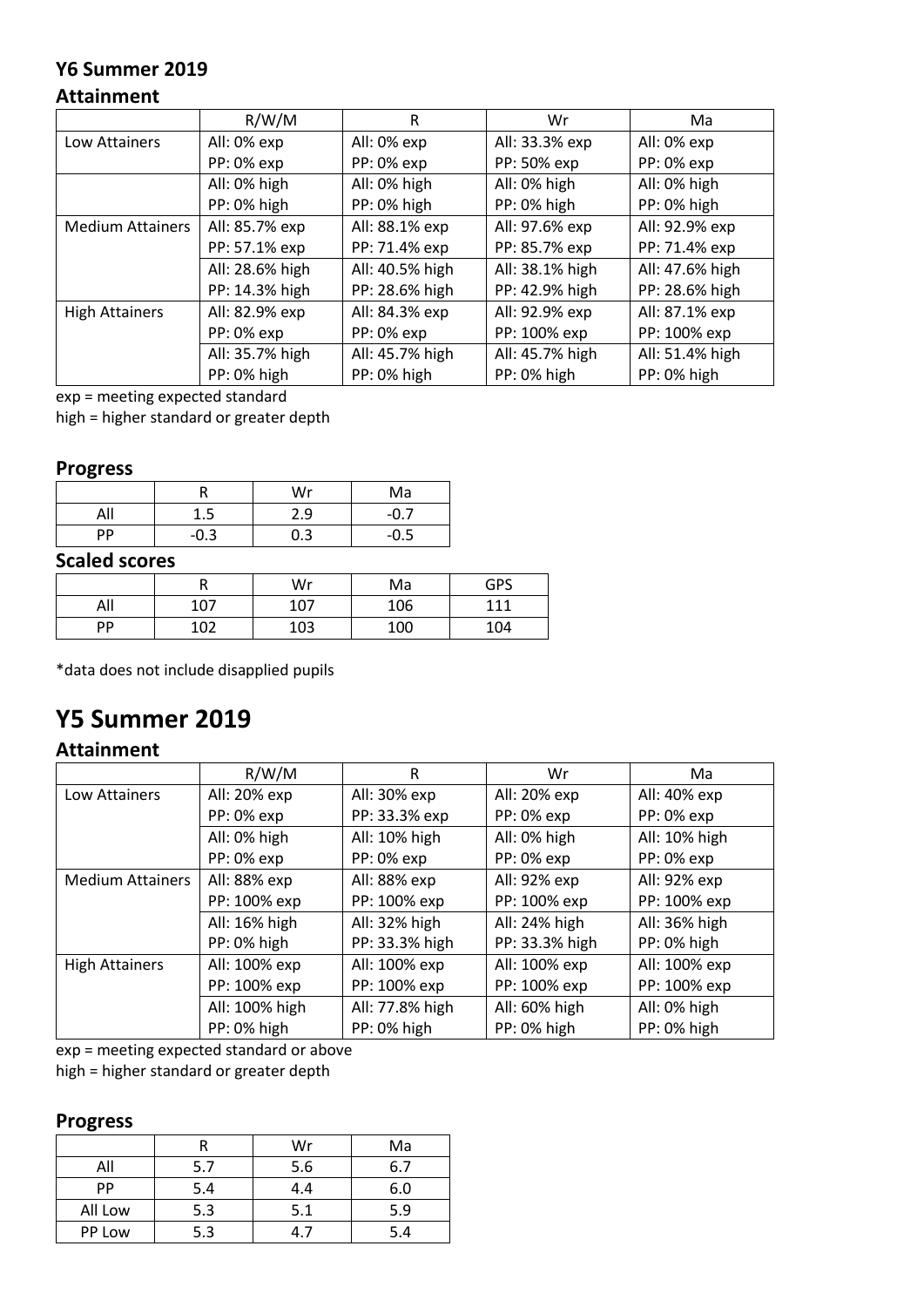| All Medium | 6.0 | 5.9 | 6.6 |
|------------|-----|-----|-----|
| PP Medium  | 6.0 | 5.5 | 6.5 |
| All High   | 6.0 | 5.3 | 7.4 |
| PP High    | 6.0 | 6.0 | 7.0 |

# **Y4 Summer 2019**

## **Attainment**

|                         | R/W/M           | R               | Wr              | Ma              |
|-------------------------|-----------------|-----------------|-----------------|-----------------|
| Low Attainers           | All: 20% exp    | All: 40% exp    | All: 20% exp    | All: 40% exp    |
|                         | PP: 0% exp      | PP: 0% exp      | PP: 0% exp      | PP: 0% exp      |
|                         | All: 0% high    | All: 0% high    | All: 0% high    | All: 0% high    |
|                         | PP: 0% high     | PP: 0% high     | PP: 0% high     | PP: 0% high     |
| <b>Medium Attainers</b> | All: 91.7% exp  | All: 100% exp   | All: 91.7% exp  | All: 95.8% exp  |
|                         | PP: N/A         | PP: N/A         | PP: N/A         | PP: N/A         |
|                         | All: 16.7% high | All: 33.3% high | All: 20.8% high | All: 29.2% high |
|                         | PP: N/A         | PP: N/A         | PP: N/A         | PP: N/A         |
| <b>High Attainers</b>   | All: 100% exp   | All: 100% exp   | All: 100% exp   | All: 100% exp   |
|                         | PP: N/A         | PP: N/A         | PP: N/A         | PP: N/A         |
|                         | All: 100% high  | All: 100% high  | All: 100% high  | All: 100% high  |
|                         | PP: N/A         | PP: N/A         | PP: N/A         | PP: N/A         |

exp = meeting expected standard or above high = higher standard or greater depth

## **Progress**

|            | R   | Wr  | Ma  |
|------------|-----|-----|-----|
| All        | 5.9 | 6.0 | 6.7 |
| PP         | 2.0 | 2.0 | 1.0 |
| All Low    | 4.4 | 4.8 | 4.4 |
| PP Low     | 2.0 | 2.0 | 1.0 |
| All Medium | 6.1 | 6.2 | 6.3 |
| PP Medium  | N/A | N/A | N/A |
| All High   | 6.3 | 6.0 | 8.5 |
| PP High    | N/A | N/A | N/A |

# **Y3 Summer 2019**

## **Attainment**

|                         | R/W/M           | R               | Wr              | Ma              |
|-------------------------|-----------------|-----------------|-----------------|-----------------|
| Low Attainers           | All: 13.3% exp  | All: 26.7% exp  | All: 13.3% exp  | All: 33.3% exp  |
|                         | PP: 0% exp      | PP: 50% exp     | PP: 0% exp      | PP: 50% exp     |
|                         | All: 0% high    | All: 0% high    | All: 0% high    | All: 0% high    |
|                         | PP: 0% high     | PP: 0% high     | PP: 0% high     | PP: 0% high     |
| <b>Medium Attainers</b> | All: 68.8% exp  | All: 81.3% exp  | All: 75% exp    | All: 72.9% exp  |
|                         | PP: 100%        | PP: 100%        | PP: 100%        | PP: 100%        |
|                         | All: 14.6% high | All: 35.4% high | All: 18.8% high | All: 29.2% high |
|                         | PP: 33.3%       | PP: 66.7%       | PP: 33.3%       | PP: 66.7%       |
| <b>High Attainers</b>   | All: 100% exp   | All: 100% exp   | All: 100% exp   | All: 100% exp   |
|                         | PP: N/A         | PP: N/A         | PP: N/A         | PP: N/A         |
|                         | All: 0% high    | All: 100% high  | All: 100% high  | All: 0% high    |
|                         | PP: N/A         | PP: N/A         | PP: N/A         | PP: N/A         |

exp = meeting expected standard or above high = higher standard or greater depth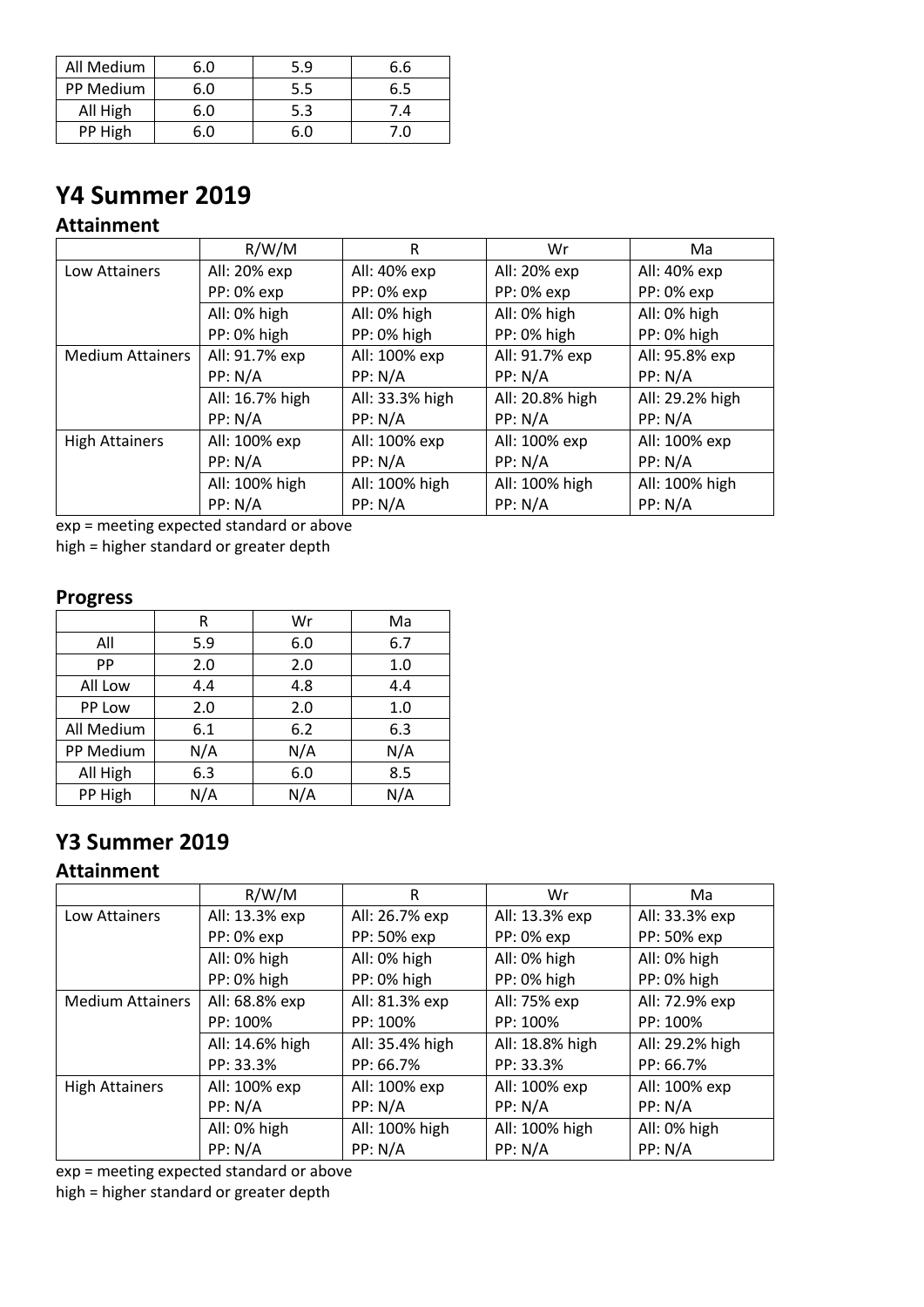## **Progress**

|            | R   | Wr  | Ma  |
|------------|-----|-----|-----|
| All        | 5.6 | 5.3 | 5.7 |
| PP         | 5.5 | 4.9 | 5.5 |
| All Low    | 5.2 | 4.6 | 5.1 |
| PP Low     | 5.5 | 5.5 | 6.0 |
| All Medium | 5.7 | 5.5 | 5.9 |
| PP Medium  | 6.0 | 5.7 | 6.6 |
| All High   | 6.0 | 6.0 | 6.0 |
| PP High    | N/A | N/A | N/A |

# **Y2 Summer 2019**

## **Attainment**

|                         | R/W/M          | R               | Wr             | Ma              |
|-------------------------|----------------|-----------------|----------------|-----------------|
| Low Attainers           | All: 9.1% exp  | All: 27.3% exp  | All: 9.1% exp  | All: 9.1% exp   |
|                         | PP: 0% exp     | PP: 0% exp      | PP: 0% exp     | PP: 0% exp      |
|                         | All: 0% high   | All: 0% high    | All: 0% high   | All: 0% high    |
|                         | PP: 0% high    | PP: 0% high     | PP: 0% high    | PP: 0% high     |
| <b>Medium Attainers</b> | All: 75.6% exp | All: 84.4% exp  | All: 82.2% exp | All: 80% exp    |
|                         | PP: 66.7% exp  | PP: 66.7% exp   | PP: 66.7% exp  | PP: 66.7% exp   |
|                         | All: 4.4% high | All: 24.4% high | All: 6.7% high | All: 17.8% high |
|                         | PP: 0% high    | PP: 0% high     | PP: 0% high    | PP: 0% high     |
| <b>High Attainers</b>   | All: 100% exp  | All: 100% exp   | All: 100% exp  | All: 100% exp   |
|                         | PP: 100% high  | PP: 100% high   | PP: 100% high  | PP: 100% high   |
|                         | All: 80% high  | All: 100% high  | All: 80% high  | All: 100% high  |
|                         | PP: 0% high    | PP: 100% high   | PP: 0% high    | PP: 100% high   |

exp = meeting expected standard or above

high = higher standard or greater depth

## **Progress**

|            | R   | Wr  | Ma  |
|------------|-----|-----|-----|
| All        | 5.9 | 5.7 | 5.5 |
| PP         | 5.4 | 5.4 | 5.5 |
| All Low    | 5.0 | 4.2 | 4.3 |
| PP Low     | 3.0 | 2.0 | 5.0 |
| All Medium | 6.1 | 6.0 | 5.7 |
| PP Medium  | 5.7 | 6.4 | 5.3 |
| All High   | 5.8 | 6.0 | 6.2 |
| PP High    | 7.0 | 6.0 | 7.0 |

# **Y1 Summer 2019**

## **Attainment**

|                         | R/W/M           | R               | Wr              | Ma              |
|-------------------------|-----------------|-----------------|-----------------|-----------------|
| Low Attainers           | All: 0% exp     | All: 12.5% exp  | All: 0% exp     | All: 25% exp    |
|                         | PP: N/A         | PP: N/A         | PP: N/A         | PP: N/A         |
|                         | All: 0% high    | All: 0% high    | All: 0% high    | All: 0% high    |
|                         | PP: N/A         | PP: N/A         | PP: N/A         | PP: N/A         |
| <b>Medium Attainers</b> | All: 73.2% exp  | All: 92.9% exp  | All: 80.4% exp  | All: 82.1% exp  |
|                         | PP: 50% exp     | PP: 83.3% exp   | PP: 50% exp     | PP: 83.3% exp   |
|                         | All: 16.1% high | All: 23.2% high | All: 17.9% high | All: 23.2% high |
|                         | PP: 0% high     | PP: 0% high     | PP: 0% high     | PP: 0% high     |
| <b>High Attainers</b>   | All: N/A        | All: $N/A$      | All: $N/A$      | All: $N/A$      |
|                         | PP: N/A         | PP: N/A         | PP: N/A         | PP: N/A         |